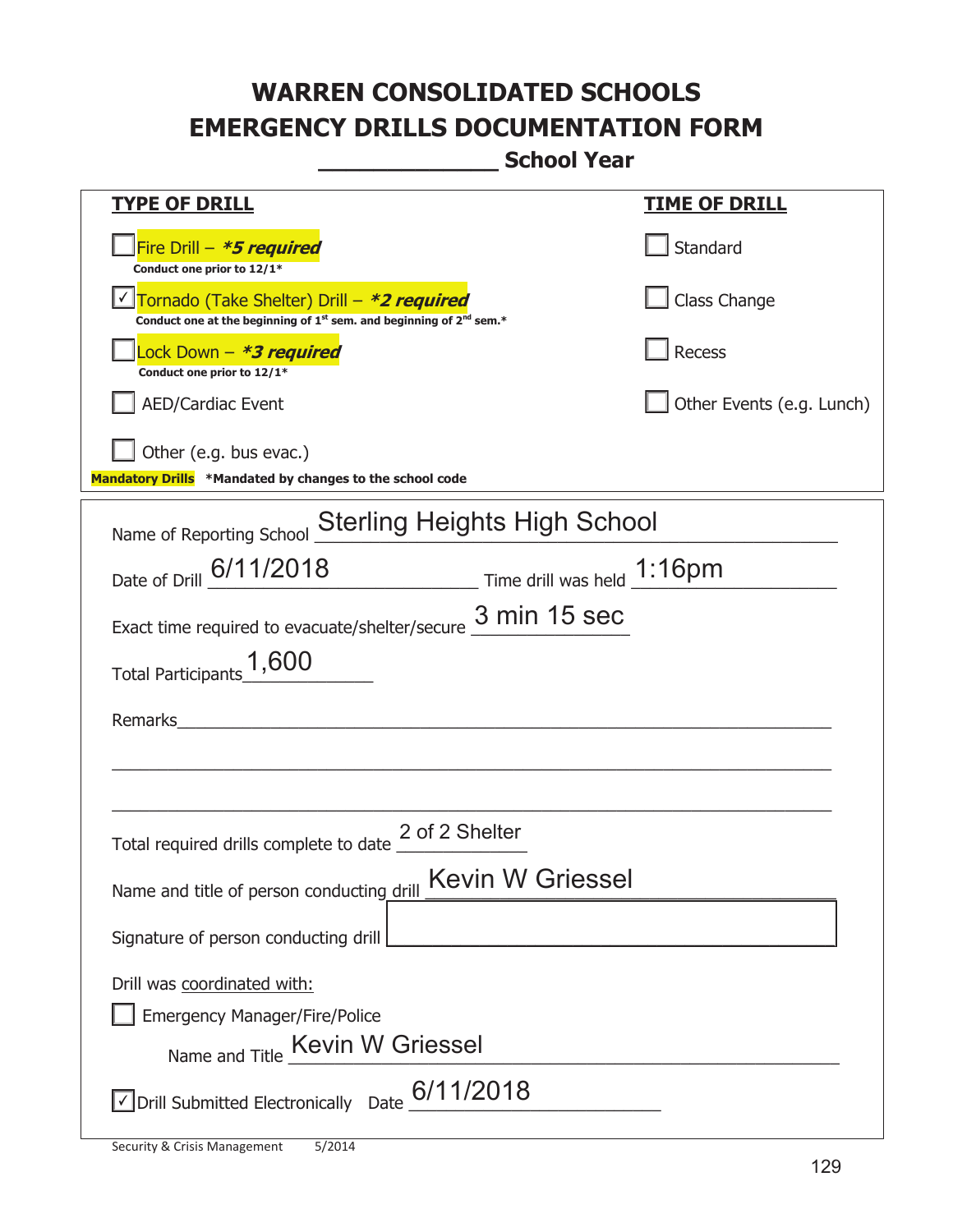|                                                                                             | 2017-18                                                                                     | <b>School Year</b>      |                           |
|---------------------------------------------------------------------------------------------|---------------------------------------------------------------------------------------------|-------------------------|---------------------------|
| <u>TYPE OF DRILL</u>                                                                        |                                                                                             |                         | <u>TIME OF DRILL</u>      |
| <u>√ Fire Drill – <i>*5 required</i></u><br>Conduct one prior to 12/1*                      |                                                                                             |                         | Standard                  |
| Tornado (Take Shelter) Drill – *2 required                                                  | Conduct one at the beginning of 1 <sup>st</sup> sem. and beginning of 2 <sup>nd</sup> sem.* |                         | Class Change              |
| Lock Down - <b>*3 required</b><br>Conduct one prior to 12/1*                                |                                                                                             |                         | Recess                    |
| <b>AED/Cardiac Event</b>                                                                    |                                                                                             |                         | Other Events (e.g. Lunch) |
| Other (e.g. bus evac.)<br>Mandatory Drills *Mandated by changes to the school code          |                                                                                             |                         |                           |
|                                                                                             | <b>Sterling Heights High School</b>                                                         |                         |                           |
| Name of Reporting School                                                                    |                                                                                             |                         |                           |
| Date of Drill 6/11/2018                                                                     | $\frac{9:20}{2}$ Time drill was held $\frac{9:20}{2}$                                       |                         |                           |
| Exact time required to evacuate/shelter/secure 2 mins 10 sec                                |                                                                                             |                         |                           |
| Total Participants 1,600                                                                    |                                                                                             |                         |                           |
| Remarks                                                                                     |                                                                                             |                         |                           |
|                                                                                             |                                                                                             |                         |                           |
|                                                                                             |                                                                                             |                         |                           |
| Total required drills complete to date <u>U</u>                                             | 5 of 5 fire                                                                                 |                         |                           |
| Name and title of person conducting drill                                                   |                                                                                             | <b>Kevin W Griessel</b> |                           |
| Signature of person conducting drill                                                        |                                                                                             |                         |                           |
| Drill was coordinated with:                                                                 |                                                                                             |                         |                           |
| <b>Emergency Manager/Fire/Police</b>                                                        |                                                                                             |                         |                           |
|                                                                                             | Name and Title Kevin W Griessel                                                             |                         |                           |
| $\sqrt{\phantom{a}}$ Drill Submitted Electronically Date $\overline{\phantom{a}}$ 6/11/2018 |                                                                                             |                         |                           |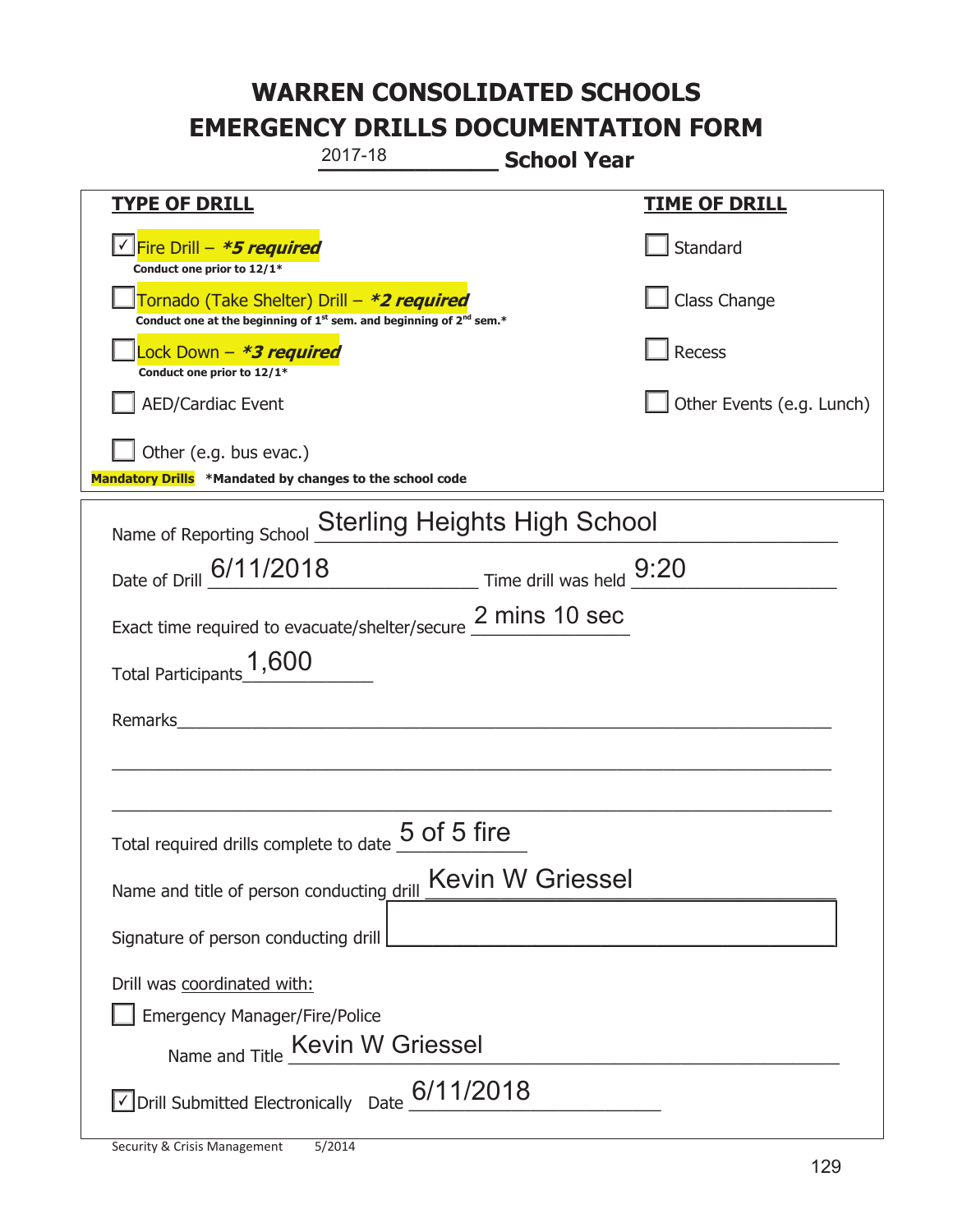**\_\_\_\_\_\_\_\_\_\_\_\_\_ School Year TYPE OF DRILL TIME OF DRILL**  侊Fire Drill – **\*5 required Conduct one prior to 12/1\***   $\boxed{\checkmark}$  Standard 侊Tornado (Take Shelter) Drill – **\*2 required** ✔ **Conduct one at the beginning of 1<sup>st</sup> sem. and beginning of 2<sup>nd</sup> sem.\*** Class Change 侊Lock Down – **\*3 required Conduct one prior to 12/1\* Recess** AED/Cardiac Event and a set of the set of the set of the United States (e.g. Lunch) Other (e.g. bus evac.) **Mandatory Drills \*Mandated by changes to the school code**  Name of Reporting School Sterling Heights High School Date of Drill  $\frac{\text{March } 19, 2018}{\text{Date of Drill } \text{March } 19, 2018}$  Time drill was held  $\frac{\text{1:25pm}}{\text{4:1:25pm}}$ Exact time required to evacuate/shelter/secure 4mins 13seconds Total Participants  $1,600$ Remarks  $\_$  , and the set of the set of the set of the set of the set of the set of the set of the set of the set of the set of the set of the set of the set of the set of the set of the set of the set of the set of the set of th \_\_\_\_\_\_\_\_\_\_\_\_\_\_\_\_\_\_\_\_\_\_\_\_\_\_\_\_\_\_\_\_\_\_\_\_\_\_\_\_\_\_\_\_\_\_\_\_\_\_\_\_\_\_\_\_\_\_\_\_\_\_\_\_\_\_\_\_\_\_\_\_\_\_\_\_\_ Total required drills complete to date  $\overline{\hspace{0.1cm}1}$  of 2 Shelter Name and title of person conducting drill Kevin Griessel, Assistant Principal Signature of person conducting drill  $Kevin W.$  Griessel Digitally signed by Kevin W. Griessel Drill was coordinated with: ܆ Emergency Manager/Fire/Police Name and Title **Example 20**  $\triangledown$  Drill Submitted Electronically Date  $3/19/2018$ 2017 - 2018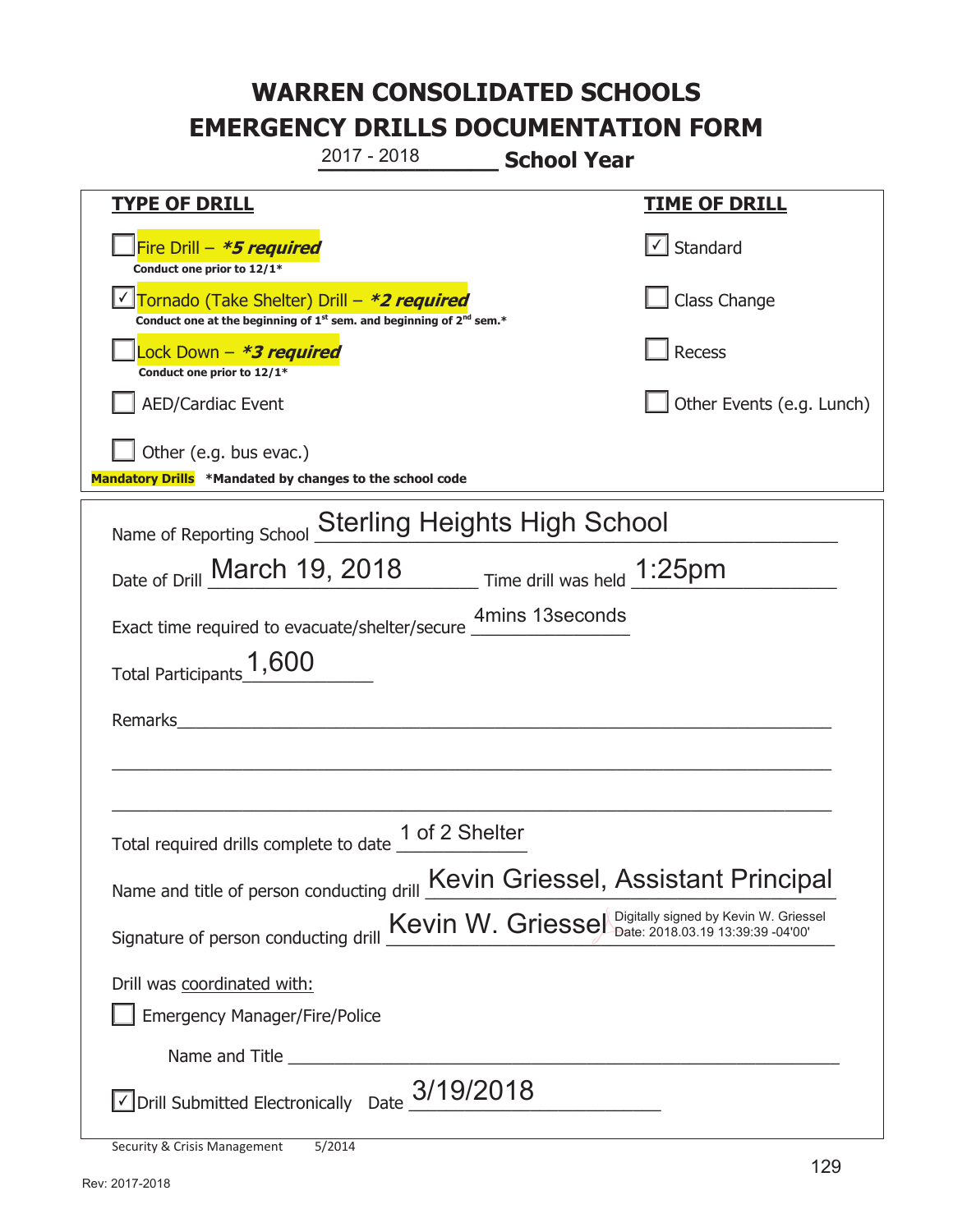**\_\_\_\_\_\_\_\_\_\_\_\_\_ School Year TYPE OF DRILL TIME OF DRILL**  侊Fire Drill – **\*5 required Conduct one prior to 12/1\* Standard** 侊Tornado (Take Shelter) Drill – **\*2 required** Conduct one at the beginning of 1<sup>st</sup> sem. and beginning of 2<sup>nd</sup> sem.\* Class Change 侊Lock Down – **\*3 required** ✔ **Conduct one prior to 12/1\* Recess** AED/Cardiac Event and the contract of the contract of the Contract of Contract of Contract of Contract of Contract of Contract of Contract of Contract of Contract of Contract of Contract of Contract of Contract of Contract Other (e.g. bus evac.) **Mandatory Drills \*Mandated by changes to the school code**  Name of Reporting School Sterling Heights High School Date of Drill  $\frac{3/1/2018}{2}$  Time drill was held  $\frac{12:15pm}{2}$ Exact time required to evacuate/shelter/secure 4mins 30seconds Total Participants  $1,600$ Remarks  $\_$  , and the set of the set of the set of the set of the set of the set of the set of the set of the set of the set of the set of the set of the set of the set of the set of the set of the set of the set of the set of th \_\_\_\_\_\_\_\_\_\_\_\_\_\_\_\_\_\_\_\_\_\_\_\_\_\_\_\_\_\_\_\_\_\_\_\_\_\_\_\_\_\_\_\_\_\_\_\_\_\_\_\_\_\_\_\_\_\_\_\_\_\_\_\_\_\_\_\_\_\_\_\_\_\_\_\_\_ Total required drills complete to date  $\frac{2 \text{ of } 3 \text{ Lock Down}}{2}$ Name and title of person conducting drill Kevin Griessel, Assistant Principal Signature of person conducting drill  $Kevin W.$  Griessel Digitally signed by Kevin W. Griessel Drill was coordinated with:  $\boxed{\checkmark}$  Emergency Manager/Fire/Police 2017 - 2018

Name and Title Officer Greg Muir, Sterling Heights PD

܆Drill Submitted Electronically Date \_\_\_\_\_\_\_\_\_\_\_\_\_\_\_\_\_\_\_\_\_\_\_\_\_\_\_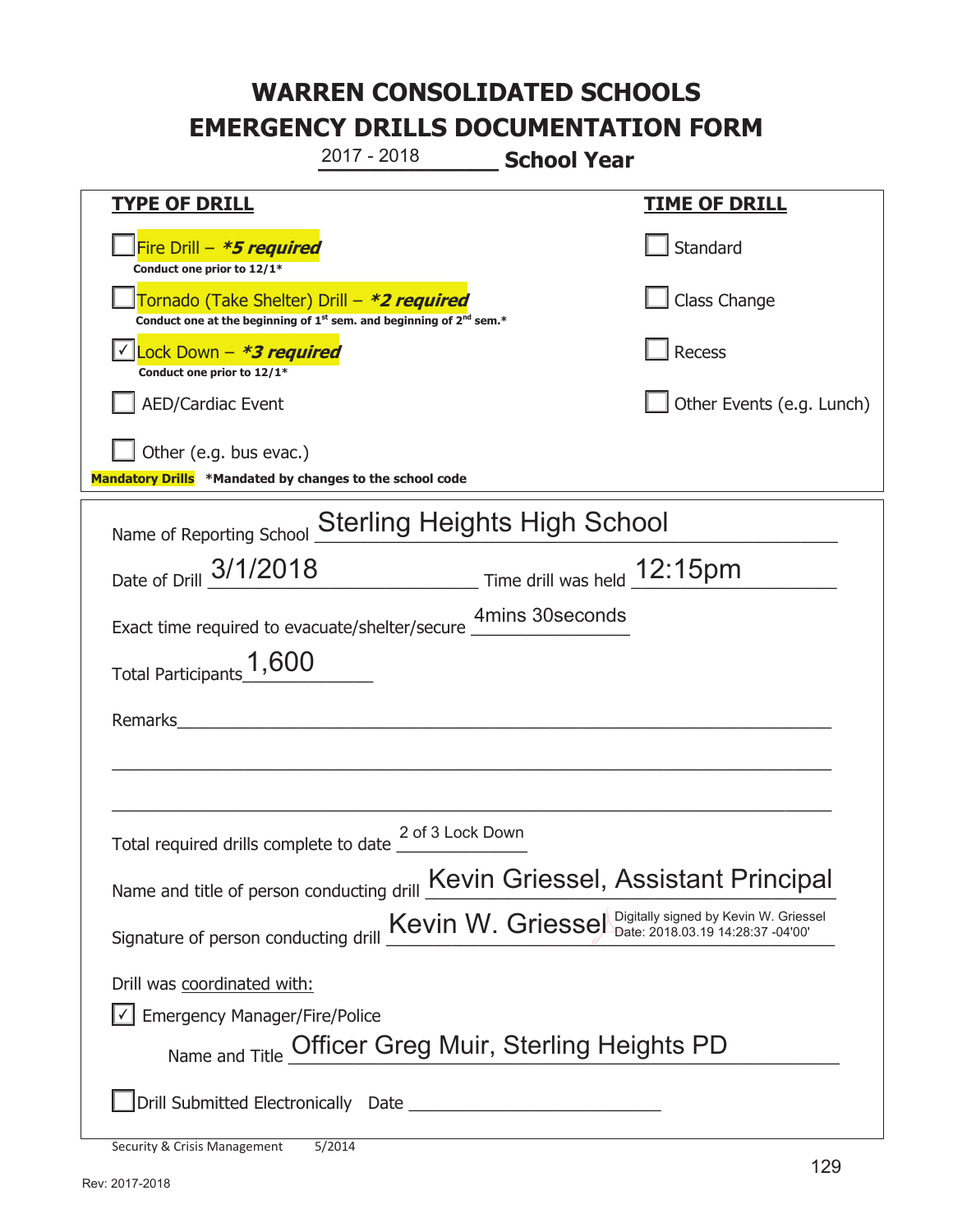**\_\_\_\_\_\_\_\_\_\_\_\_\_ School Year**  2017 - 2018

| <b>TYPE OF DRILL</b>                                                                                                                      | <b>TIME OF DRILL</b>      |  |  |
|-------------------------------------------------------------------------------------------------------------------------------------------|---------------------------|--|--|
| √Fire Drill – <i>*5 required</i><br>Conduct one prior to 12/1*                                                                            | Standard                  |  |  |
| Tornado (Take Shelter) Drill – *2 required<br>Conduct one at the beginning of 1 <sup>st</sup> sem. and beginning of 2 <sup>nd</sup> sem.* | Class Change              |  |  |
| Lock Down - *3 required<br>Conduct one prior to 12/1*                                                                                     | Recess                    |  |  |
| <b>AED/Cardiac Event</b>                                                                                                                  | Other Events (e.g. Lunch) |  |  |
| Other (e.g. bus evac.)                                                                                                                    |                           |  |  |
| Mandatory Drills *Mandated by changes to the school code                                                                                  |                           |  |  |
| Name of Reporting School Sterling Heights High School                                                                                     |                           |  |  |
| Date of Drill 11/28/2017 Time drill was held 12:30pm                                                                                      |                           |  |  |
| Exact time required to evacuate/shelter/secure 3min 18secs                                                                                |                           |  |  |
| Total Participants <sup>1</sup> ,650                                                                                                      |                           |  |  |
| Remarks and the contract of the contract of the contract of the contract of the contract of the contract of the                           |                           |  |  |
|                                                                                                                                           |                           |  |  |
|                                                                                                                                           |                           |  |  |
| 3 of 5 Fire<br>Total required drills complete to date                                                                                     |                           |  |  |
| Name and title of person conducting drill <b>Kevin Griessel</b>                                                                           |                           |  |  |
| Kevin W. Griessel Digitally signed by Kevin W. Griessel<br>Signature of person conducting drill                                           |                           |  |  |
| Drill was coordinated with:                                                                                                               |                           |  |  |
| <b>Emergency Manager/Fire/Police</b>                                                                                                      |                           |  |  |
| Name and Title Officer Greg Muir                                                                                                          |                           |  |  |
| Oprill Submitted Electronically Date 11/28/2017                                                                                           |                           |  |  |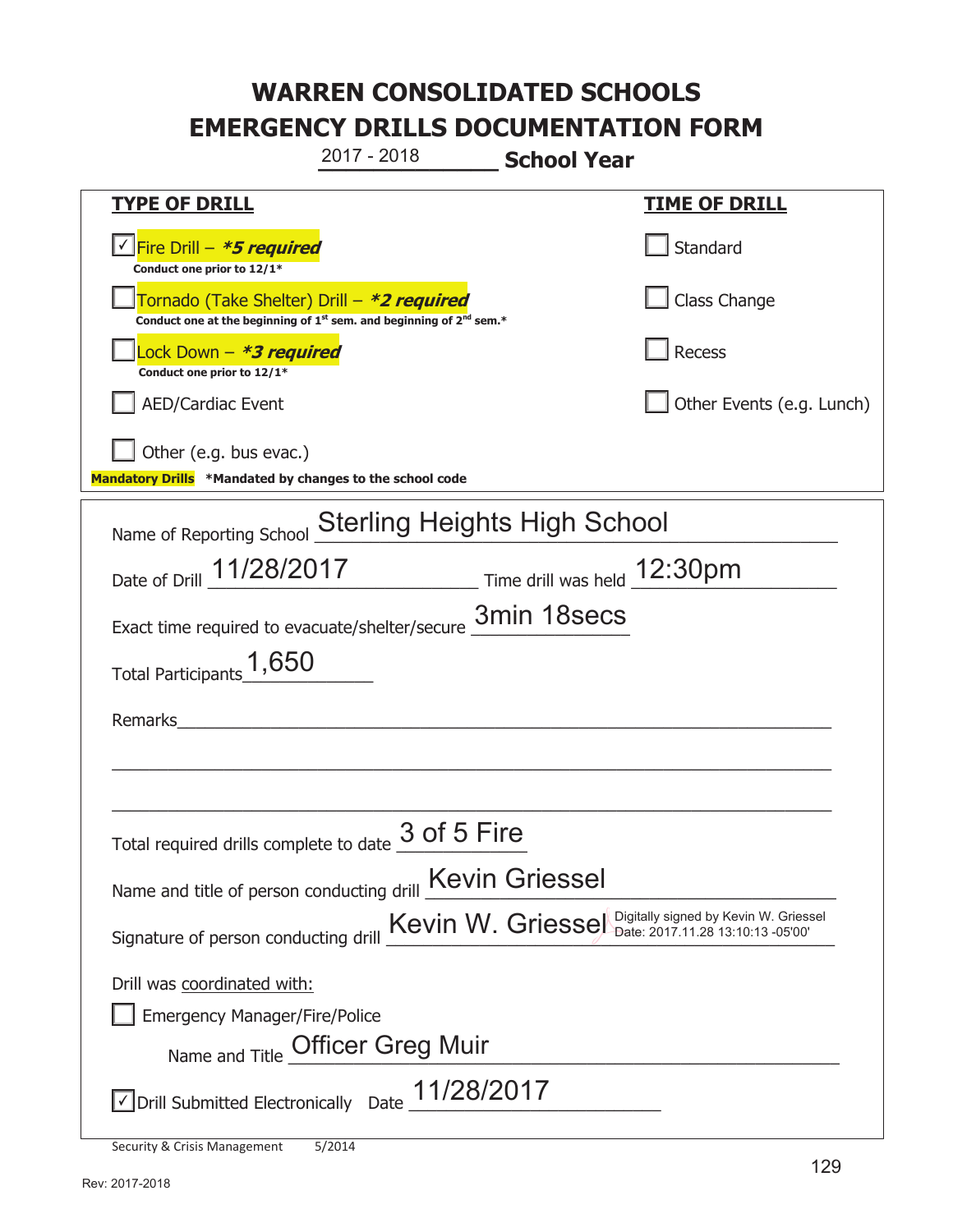**\_\_\_\_\_\_\_\_\_\_\_\_\_ School Year TYPE OF DRILL TIME OF DRILL**  侊Fire Drill – **\*5 required Conduct one prior to 12/1\* Standard** 侊Tornado (Take Shelter) Drill – **\*2 required** Conduct one at the beginning of 1<sup>st</sup> sem. and beginning of 2<sup>nd</sup> sem.\* Class Change 侊Lock Down – **\*3 required** ✔ **Conduct one prior to 12/1\* Recess** AED/Cardiac Event and the contract of the contract of the Contract of Contract of Contract of Contract of Contract of Contract of Contract of Contract of Contract of Contract of Contract of Contract of Contract of Contract Other (e.g. bus evac.) **Mandatory Drills \*Mandated by changes to the school code**  Name of Reporting School Sterling Heights High School Date of Drill  $\frac{11/8/2017}{2}$  Time drill was held  $\frac{9:30am}{2}$ Exact time required to evacuate/shelter/secure  $\frac{3min\ 10secs}{...}$ Total Participants  $1,650$ Remarks  $\_$  , and the set of the set of the set of the set of the set of the set of the set of the set of the set of the set of the set of the set of the set of the set of the set of the set of the set of the set of the set of th \_\_\_\_\_\_\_\_\_\_\_\_\_\_\_\_\_\_\_\_\_\_\_\_\_\_\_\_\_\_\_\_\_\_\_\_\_\_\_\_\_\_\_\_\_\_\_\_\_\_\_\_\_\_\_\_\_\_\_\_\_\_\_\_\_\_\_\_\_\_\_\_\_\_\_\_\_ Total required drills complete to date  $\frac{1/3}{2}$  Lockdown Name and title of person conducting drill **Kevin W. Griessel** Signature of person conducting drill  $Kevin W.$  Griessel Digitally signed by Kevin W. Griessel Drill was coordinated with: ܆ Emergency Manager/Fire/Police Name and Title Officer Greg Muir 2017 - 2018

 $\triangledown$  Drill Submitted Electronically Date  $11/28/2017$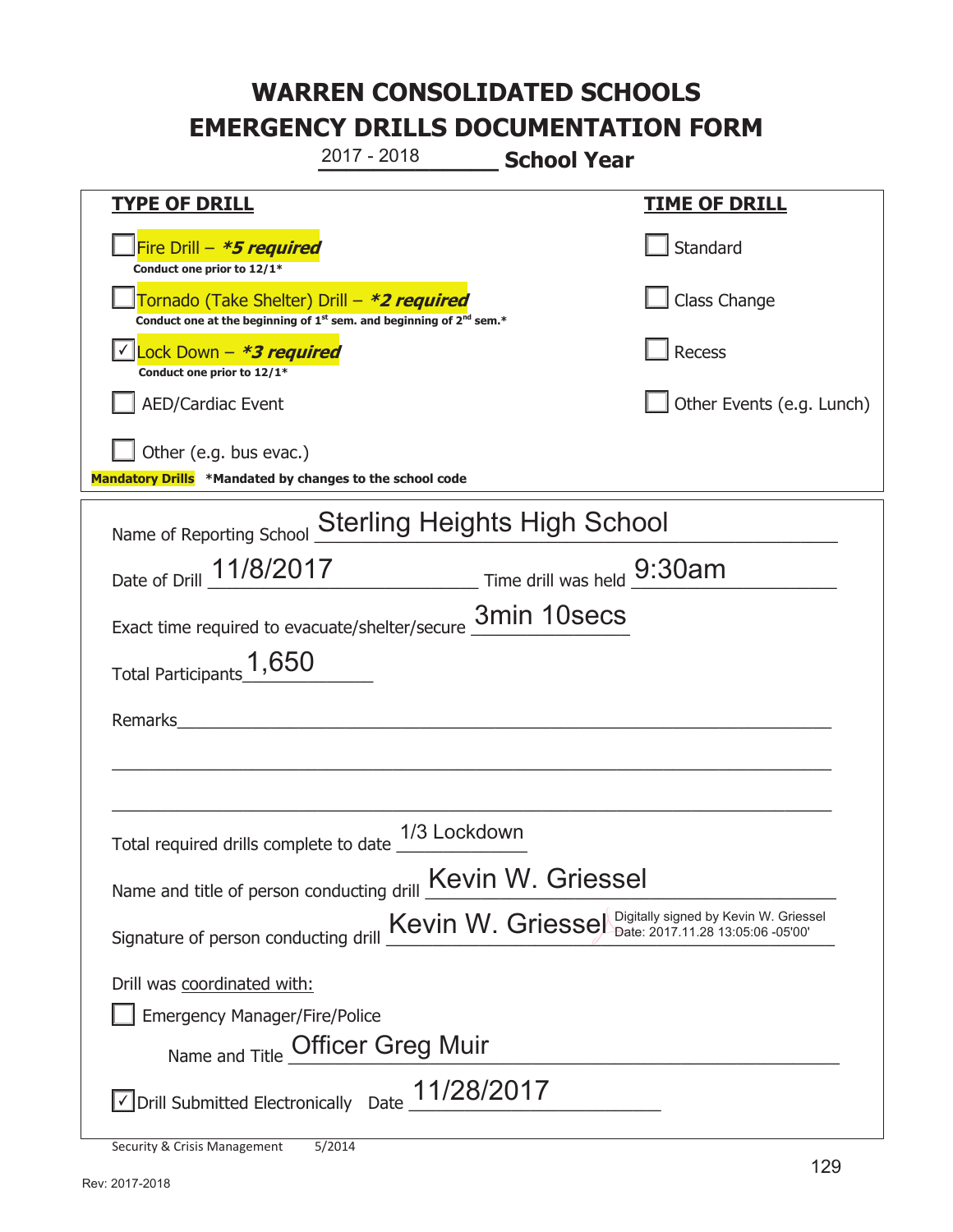**\_\_\_\_\_\_\_\_\_\_\_\_\_ School Year TYPE OF DRILL TIME OF DRILL**  侊Fire Drill – **\*5 required** ✔ **Conduct one prior to 12/1\* Standard** 侊Tornado (Take Shelter) Drill – **\*2 required** Conduct one at the beginning of 1<sup>st</sup> sem. and beginning of 2<sup>nd</sup> sem.\* Class Change 侊Lock Down – **\*3 required Conduct one prior to 12/1\* Recess** AED/Cardiac Event **AED/Cardiac Event Network Network Network Network Network Network Network Network Network Network Network Network Network Network Network Network Network Network Net** Other (e.g. bus evac.) **Mandatory Drills \*Mandated by changes to the school code**  Name of Reporting School Sterling Heights High School Date of Drill  $\frac{10/11/2017}{20}$  Time drill was held  $\frac{1:30 \text{pm}}{2}$ Exact time required to evacuate/shelter/secure  $\frac{2min\ 15secs}{...}$ Total Participants  $1,650$ Remarks Drill ran by Craig Miller, submitted using his notes.  $\_$  , and the set of the set of the set of the set of the set of the set of the set of the set of the set of the set of the set of the set of the set of the set of the set of the set of the set of the set of the set of th \_\_\_\_\_\_\_\_\_\_\_\_\_\_\_\_\_\_\_\_\_\_\_\_\_\_\_\_\_\_\_\_\_\_\_\_\_\_\_\_\_\_\_\_\_\_\_\_\_\_\_\_\_\_\_\_\_\_\_\_\_\_\_\_\_\_\_\_\_\_\_\_\_\_\_\_\_ Total required drills complete to date  $2$  of 3 Fire Name and title of person conducting drill Kevin Griessel Signature of person conducting drill  $Kevin W.$  Griessel Digitally signed by Kevin W. Griessel Drill was coordinated with: ܆ Emergency Manager/Fire/Police Name and Title Officer Greg Muir  $\triangledown$  Drill Submitted Electronically Date  $11/28/2017$ 2017 - 2018